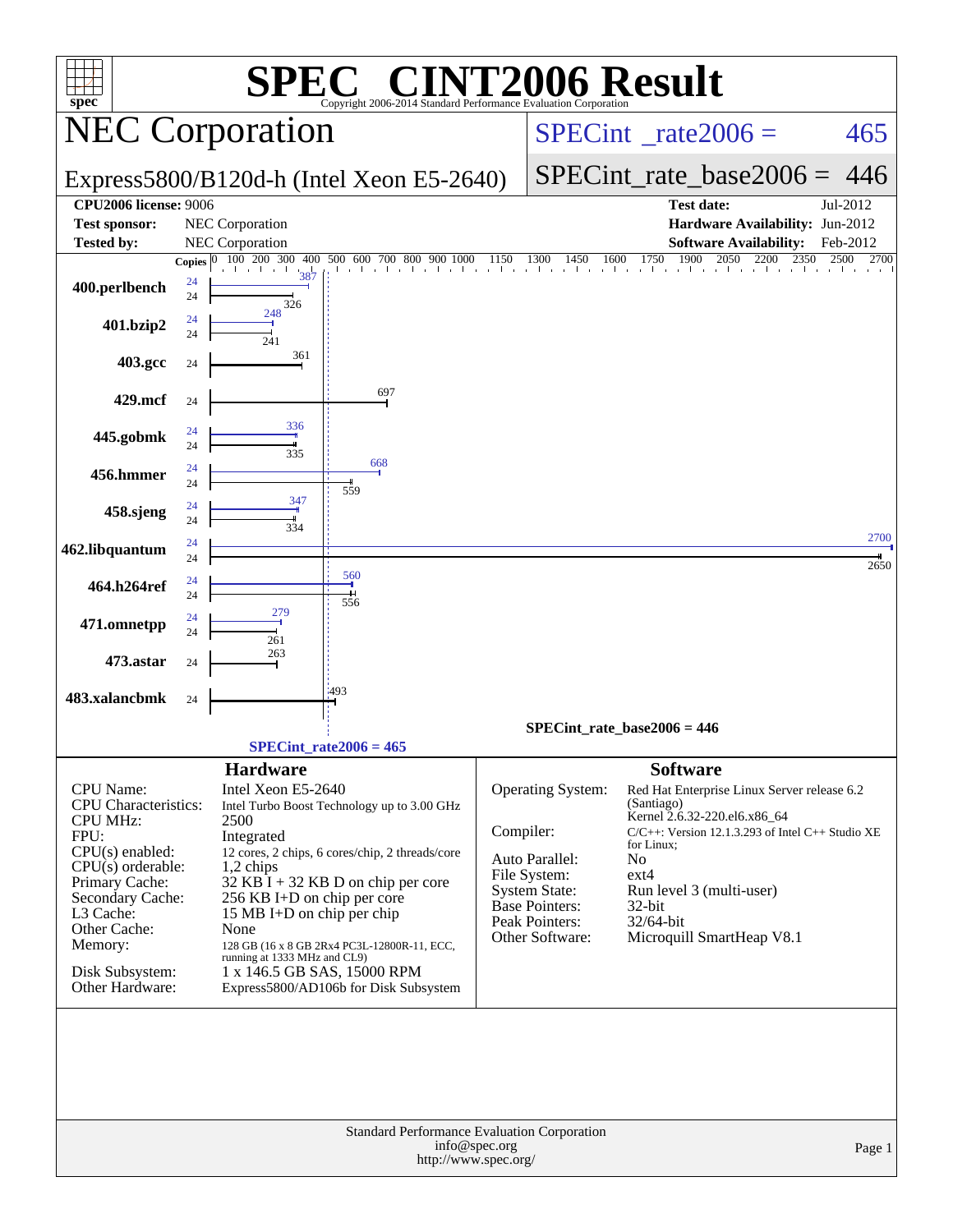

## NEC Corporation

SPECint rate $2006 = 465$ 

Express5800/B120d-h (Intel Xeon E5-2640)

[SPECint\\_rate\\_base2006 =](http://www.spec.org/auto/cpu2006/Docs/result-fields.html#SPECintratebase2006) 446

#### **[CPU2006 license:](http://www.spec.org/auto/cpu2006/Docs/result-fields.html#CPU2006license)** 9006 **[Test date:](http://www.spec.org/auto/cpu2006/Docs/result-fields.html#Testdate)** Jul-2012

**[Test sponsor:](http://www.spec.org/auto/cpu2006/Docs/result-fields.html#Testsponsor)** NEC Corporation **[Hardware Availability:](http://www.spec.org/auto/cpu2006/Docs/result-fields.html#HardwareAvailability)** Jun-2012 **[Tested by:](http://www.spec.org/auto/cpu2006/Docs/result-fields.html#Testedby)** NEC Corporation **[Software Availability:](http://www.spec.org/auto/cpu2006/Docs/result-fields.html#SoftwareAvailability)** Feb-2012

#### **[Results Table](http://www.spec.org/auto/cpu2006/Docs/result-fields.html#ResultsTable)**

|                                                                                                          | <b>Base</b>   |                |       |                |                  |                |       | <b>Peak</b>   |                |              |                |              |                |              |
|----------------------------------------------------------------------------------------------------------|---------------|----------------|-------|----------------|------------------|----------------|-------|---------------|----------------|--------------|----------------|--------------|----------------|--------------|
| <b>Benchmark</b>                                                                                         | <b>Copies</b> | <b>Seconds</b> | Ratio | <b>Seconds</b> | Ratio            | <b>Seconds</b> | Ratio | <b>Copies</b> | <b>Seconds</b> | <b>Ratio</b> | <b>Seconds</b> | <b>Ratio</b> | <b>Seconds</b> | <b>Ratio</b> |
| 400.perlbench                                                                                            | 24            | 719            | 326   | 721            | 325              | 718            | 326   | 24            | 603            | 389          | 606            | 387          | 606            | 387          |
| 401.bzip2                                                                                                | 24            | 959            | 241   | 956            | 242              | 959            | 241   | 24            | 936            | 248          | 943            | 246          | 936            | 248          |
| $403.\mathrm{gcc}$                                                                                       | 24            | 536            | 360   | 535            | 361              | 535            | 361   | 24            | 536            | 360          | 535            | 361          | 535            | 361          |
| $429$ .mcf                                                                                               | 24            | 313            | 699   | 314            | 697              | 314            | 697   | 24            | 313            | 699          | 314            | 697          | 314            | 697          |
| $445$ .gobmk                                                                                             | 24            | 744            | 338   | 751            | 335              | 764            | 330   | 24            | 750            | 336          | 752            | 335          | 733            | 344          |
| 456.hmmer                                                                                                | 24            | 405            | 553   | 401            | 559l             | 401            | 559   | 24            | 335            | 669          | 336            | 666          | 335            | 668          |
| $458$ .sjeng                                                                                             | 24            | 886            | 328   | 869            | 334              | 869            | 334   | 24            | 849            | 342          | 833            | 349          | 836            | 347          |
| 462.libquantum                                                                                           | 24            | 188            | 2650  | 188            | 2650             | 188            | 2640  | 24            | 185            | 2700         | 184            | 2700         | 185            | 2690         |
| 464.h264ref                                                                                              | 24            | 928            | 572   | 957            | 555 <sup>I</sup> | 955            | 556   | 24            | 951            | 558          | 948            | 560          | 943            | 563          |
| 471.omnetpp                                                                                              | 24            | 574            | 261   | 575            | 261              | 575            | 261   | 24            | 538            | 279          | 539            | 278          | 538            | 279          |
| 473.astar                                                                                                | 24            | 642            | 263   | 644            | 262              | 641            | 263   | 24            | 642            | 263          | 644            | 262          | 641            | 263          |
| 483.xalancbmk                                                                                            | 24            | 335            | 495   | 336            | 493              | 336            | 493   | 24            | 335            | 495          | 336            | 493          | 336            | <u>493</u>   |
| Results appear in the order in which they were run. Bold underlined text indicates a median measurement. |               |                |       |                |                  |                |       |               |                |              |                |              |                |              |

#### **[Submit Notes](http://www.spec.org/auto/cpu2006/Docs/result-fields.html#SubmitNotes)**

 The numactl mechanism was used to bind copies to processors. The config file option 'submit' was used to generate numactl commands to bind each copy to a specific processor. For details, please see the config file.

#### **[Operating System Notes](http://www.spec.org/auto/cpu2006/Docs/result-fields.html#OperatingSystemNotes)**

Stack size set to unlimited using "ulimit -s unlimited"

#### **[Platform Notes](http://www.spec.org/auto/cpu2006/Docs/result-fields.html#PlatformNotes)**

 BIOS Settings: Energy Performance: Performance

#### **[General Notes](http://www.spec.org/auto/cpu2006/Docs/result-fields.html#GeneralNotes)**

Environment variables set by runspec before the start of the run: LD\_LIBRARY\_PATH = "/home/cpu2006/libs/32:/home/cpu2006/libs/64"

 Added glibc-static-2.12-1.47.el6.x86\_64.rpm to enable static linking

 Transparent Huge Pages enabled with: echo always > /sys/kernel/mm/redhat\_transparent\_hugepage/enabled Filesystem page cache cleared with: echo 1> /proc/sys/vm/drop\_caches runspec command invoked through numactl i.e.:

Continued on next page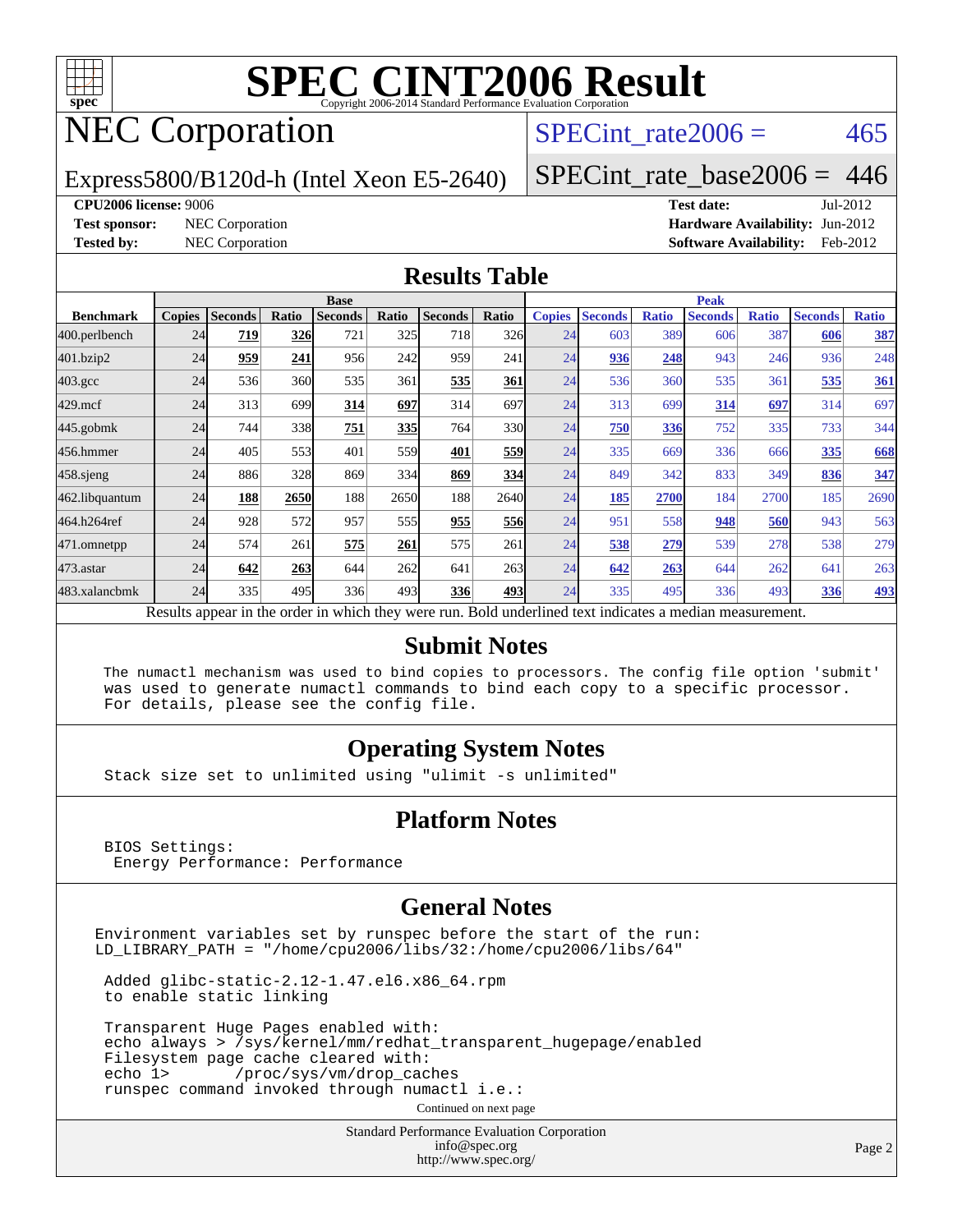

## NEC Corporation

SPECint rate $2006 = 465$ 

Express5800/B120d-h (Intel Xeon E5-2640)

[SPECint\\_rate\\_base2006 =](http://www.spec.org/auto/cpu2006/Docs/result-fields.html#SPECintratebase2006) 446

**[CPU2006 license:](http://www.spec.org/auto/cpu2006/Docs/result-fields.html#CPU2006license)** 9006 **[Test date:](http://www.spec.org/auto/cpu2006/Docs/result-fields.html#Testdate)** Jul-2012 **[Test sponsor:](http://www.spec.org/auto/cpu2006/Docs/result-fields.html#Testsponsor)** NEC Corporation **NEC Corporation [Hardware Availability:](http://www.spec.org/auto/cpu2006/Docs/result-fields.html#HardwareAvailability)** Jun-2012 **[Tested by:](http://www.spec.org/auto/cpu2006/Docs/result-fields.html#Testedby)** NEC Corporation **[Software Availability:](http://www.spec.org/auto/cpu2006/Docs/result-fields.html#SoftwareAvailability)** Feb-2012

#### **[General Notes \(Continued\)](http://www.spec.org/auto/cpu2006/Docs/result-fields.html#GeneralNotes)**

numactl --interleave=all runspec <etc>

### **[Base Compiler Invocation](http://www.spec.org/auto/cpu2006/Docs/result-fields.html#BaseCompilerInvocation)**

[C benchmarks](http://www.spec.org/auto/cpu2006/Docs/result-fields.html#Cbenchmarks): [icc -m32](http://www.spec.org/cpu2006/results/res2012q3/cpu2006-20120802-24025.flags.html#user_CCbase_intel_icc_5ff4a39e364c98233615fdd38438c6f2)

[C++ benchmarks:](http://www.spec.org/auto/cpu2006/Docs/result-fields.html#CXXbenchmarks) [icpc -m32](http://www.spec.org/cpu2006/results/res2012q3/cpu2006-20120802-24025.flags.html#user_CXXbase_intel_icpc_4e5a5ef1a53fd332b3c49e69c3330699)

**[Base Portability Flags](http://www.spec.org/auto/cpu2006/Docs/result-fields.html#BasePortabilityFlags)**

 400.perlbench: [-DSPEC\\_CPU\\_LINUX\\_IA32](http://www.spec.org/cpu2006/results/res2012q3/cpu2006-20120802-24025.flags.html#b400.perlbench_baseCPORTABILITY_DSPEC_CPU_LINUX_IA32) 462.libquantum: [-DSPEC\\_CPU\\_LINUX](http://www.spec.org/cpu2006/results/res2012q3/cpu2006-20120802-24025.flags.html#b462.libquantum_baseCPORTABILITY_DSPEC_CPU_LINUX) 483.xalancbmk: [-DSPEC\\_CPU\\_LINUX](http://www.spec.org/cpu2006/results/res2012q3/cpu2006-20120802-24025.flags.html#b483.xalancbmk_baseCXXPORTABILITY_DSPEC_CPU_LINUX)

## **[Base Optimization Flags](http://www.spec.org/auto/cpu2006/Docs/result-fields.html#BaseOptimizationFlags)**

[C benchmarks](http://www.spec.org/auto/cpu2006/Docs/result-fields.html#Cbenchmarks):

[-xSSE4.2](http://www.spec.org/cpu2006/results/res2012q3/cpu2006-20120802-24025.flags.html#user_CCbase_f-xSSE42_f91528193cf0b216347adb8b939d4107) [-ipo](http://www.spec.org/cpu2006/results/res2012q3/cpu2006-20120802-24025.flags.html#user_CCbase_f-ipo) [-O3](http://www.spec.org/cpu2006/results/res2012q3/cpu2006-20120802-24025.flags.html#user_CCbase_f-O3) [-no-prec-div](http://www.spec.org/cpu2006/results/res2012q3/cpu2006-20120802-24025.flags.html#user_CCbase_f-no-prec-div) [-opt-prefetch](http://www.spec.org/cpu2006/results/res2012q3/cpu2006-20120802-24025.flags.html#user_CCbase_f-opt-prefetch) [-opt-mem-layout-trans=3](http://www.spec.org/cpu2006/results/res2012q3/cpu2006-20120802-24025.flags.html#user_CCbase_f-opt-mem-layout-trans_a7b82ad4bd7abf52556d4961a2ae94d5)

[C++ benchmarks:](http://www.spec.org/auto/cpu2006/Docs/result-fields.html#CXXbenchmarks)

[-xSSE4.2](http://www.spec.org/cpu2006/results/res2012q3/cpu2006-20120802-24025.flags.html#user_CXXbase_f-xSSE42_f91528193cf0b216347adb8b939d4107) [-ipo](http://www.spec.org/cpu2006/results/res2012q3/cpu2006-20120802-24025.flags.html#user_CXXbase_f-ipo) [-O3](http://www.spec.org/cpu2006/results/res2012q3/cpu2006-20120802-24025.flags.html#user_CXXbase_f-O3) [-no-prec-div](http://www.spec.org/cpu2006/results/res2012q3/cpu2006-20120802-24025.flags.html#user_CXXbase_f-no-prec-div) [-opt-prefetch](http://www.spec.org/cpu2006/results/res2012q3/cpu2006-20120802-24025.flags.html#user_CXXbase_f-opt-prefetch) [-opt-mem-layout-trans=3](http://www.spec.org/cpu2006/results/res2012q3/cpu2006-20120802-24025.flags.html#user_CXXbase_f-opt-mem-layout-trans_a7b82ad4bd7abf52556d4961a2ae94d5) [-Wl,-z,muldefs](http://www.spec.org/cpu2006/results/res2012q3/cpu2006-20120802-24025.flags.html#user_CXXbase_link_force_multiple1_74079c344b956b9658436fd1b6dd3a8a) [-L/opt/SmartHeap\\_8.1/lib -lsmartheap](http://www.spec.org/cpu2006/results/res2012q3/cpu2006-20120802-24025.flags.html#user_CXXbase_SmartHeap_d5ba4dfc9de25d3c657c7de7476e66c5)

## **[Base Other Flags](http://www.spec.org/auto/cpu2006/Docs/result-fields.html#BaseOtherFlags)**

[C benchmarks](http://www.spec.org/auto/cpu2006/Docs/result-fields.html#Cbenchmarks):

403.gcc: [-Dalloca=\\_alloca](http://www.spec.org/cpu2006/results/res2012q3/cpu2006-20120802-24025.flags.html#b403.gcc_baseEXTRA_CFLAGS_Dalloca_be3056838c12de2578596ca5467af7f3)

#### **[Peak Compiler Invocation](http://www.spec.org/auto/cpu2006/Docs/result-fields.html#PeakCompilerInvocation)**

[C benchmarks \(except as noted below\)](http://www.spec.org/auto/cpu2006/Docs/result-fields.html#Cbenchmarksexceptasnotedbelow):

[icc -m32](http://www.spec.org/cpu2006/results/res2012q3/cpu2006-20120802-24025.flags.html#user_CCpeak_intel_icc_5ff4a39e364c98233615fdd38438c6f2)

400.perlbench: [icc -m64](http://www.spec.org/cpu2006/results/res2012q3/cpu2006-20120802-24025.flags.html#user_peakCCLD400_perlbench_intel_icc_64bit_bda6cc9af1fdbb0edc3795bac97ada53)

401.bzip2: [icc -m64](http://www.spec.org/cpu2006/results/res2012q3/cpu2006-20120802-24025.flags.html#user_peakCCLD401_bzip2_intel_icc_64bit_bda6cc9af1fdbb0edc3795bac97ada53)

456.hmmer: [icc -m64](http://www.spec.org/cpu2006/results/res2012q3/cpu2006-20120802-24025.flags.html#user_peakCCLD456_hmmer_intel_icc_64bit_bda6cc9af1fdbb0edc3795bac97ada53)

Continued on next page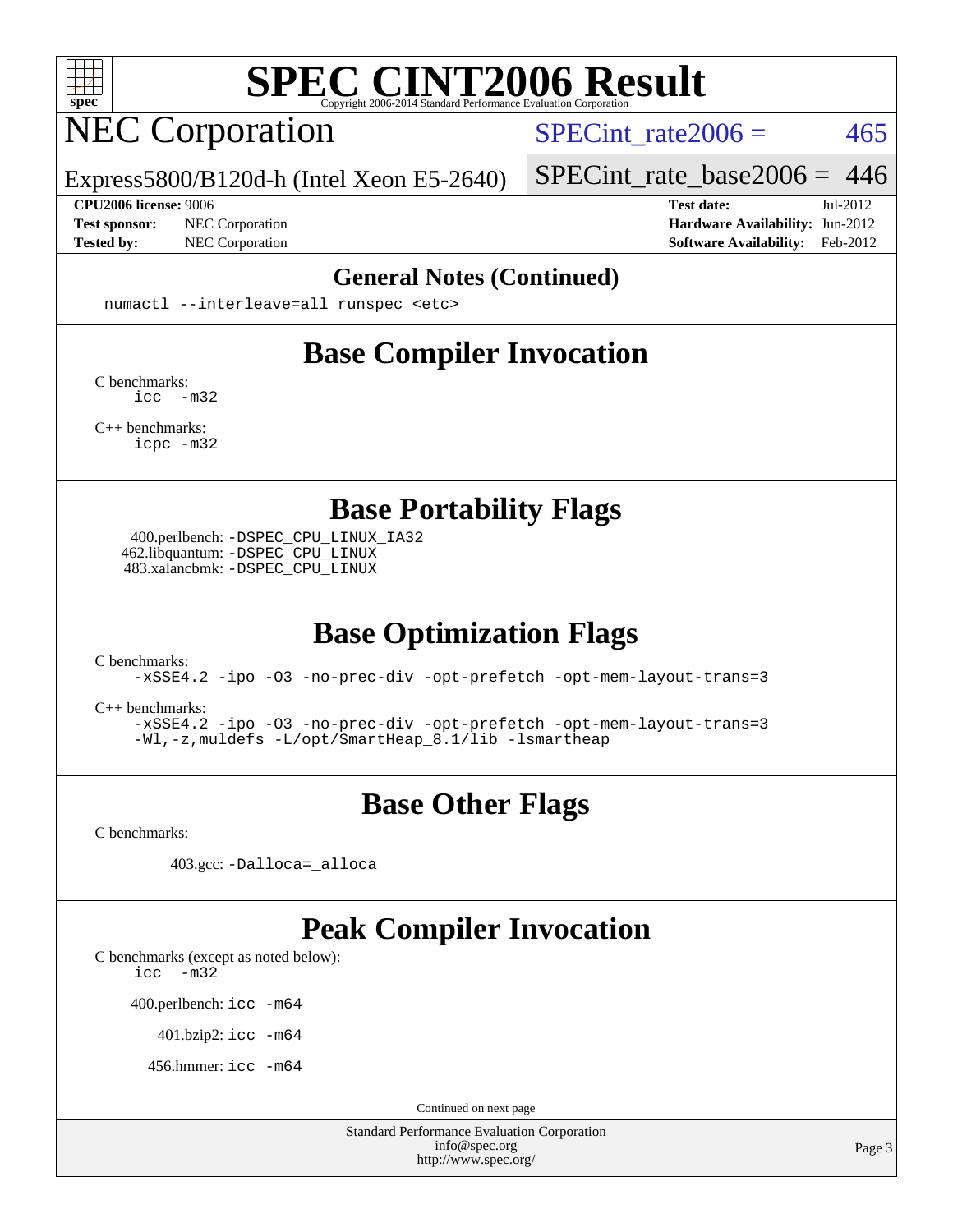

## NEC Corporation

SPECint rate $2006 = 465$ 

Express5800/B120d-h (Intel Xeon E5-2640)

[SPECint\\_rate\\_base2006 =](http://www.spec.org/auto/cpu2006/Docs/result-fields.html#SPECintratebase2006) 446

**[CPU2006 license:](http://www.spec.org/auto/cpu2006/Docs/result-fields.html#CPU2006license)** 9006 **[Test date:](http://www.spec.org/auto/cpu2006/Docs/result-fields.html#Testdate)** Jul-2012 **[Test sponsor:](http://www.spec.org/auto/cpu2006/Docs/result-fields.html#Testsponsor)** NEC Corporation **NEC Corporation [Hardware Availability:](http://www.spec.org/auto/cpu2006/Docs/result-fields.html#HardwareAvailability)** Jun-2012 **[Tested by:](http://www.spec.org/auto/cpu2006/Docs/result-fields.html#Testedby)** NEC Corporation **[Software Availability:](http://www.spec.org/auto/cpu2006/Docs/result-fields.html#SoftwareAvailability)** Feb-2012

## **[Peak Compiler Invocation \(Continued\)](http://www.spec.org/auto/cpu2006/Docs/result-fields.html#PeakCompilerInvocation)**

458.sjeng: [icc -m64](http://www.spec.org/cpu2006/results/res2012q3/cpu2006-20120802-24025.flags.html#user_peakCCLD458_sjeng_intel_icc_64bit_bda6cc9af1fdbb0edc3795bac97ada53)

[C++ benchmarks:](http://www.spec.org/auto/cpu2006/Docs/result-fields.html#CXXbenchmarks)

[icpc -m32](http://www.spec.org/cpu2006/results/res2012q3/cpu2006-20120802-24025.flags.html#user_CXXpeak_intel_icpc_4e5a5ef1a53fd332b3c49e69c3330699)

**[Peak Portability Flags](http://www.spec.org/auto/cpu2006/Docs/result-fields.html#PeakPortabilityFlags)**

 400.perlbench: [-DSPEC\\_CPU\\_LP64](http://www.spec.org/cpu2006/results/res2012q3/cpu2006-20120802-24025.flags.html#b400.perlbench_peakCPORTABILITY_DSPEC_CPU_LP64) [-DSPEC\\_CPU\\_LINUX\\_X64](http://www.spec.org/cpu2006/results/res2012q3/cpu2006-20120802-24025.flags.html#b400.perlbench_peakCPORTABILITY_DSPEC_CPU_LINUX_X64) 401.bzip2: [-DSPEC\\_CPU\\_LP64](http://www.spec.org/cpu2006/results/res2012q3/cpu2006-20120802-24025.flags.html#suite_peakCPORTABILITY401_bzip2_DSPEC_CPU_LP64) 456.hmmer: [-DSPEC\\_CPU\\_LP64](http://www.spec.org/cpu2006/results/res2012q3/cpu2006-20120802-24025.flags.html#suite_peakCPORTABILITY456_hmmer_DSPEC_CPU_LP64) 458.sjeng: [-DSPEC\\_CPU\\_LP64](http://www.spec.org/cpu2006/results/res2012q3/cpu2006-20120802-24025.flags.html#suite_peakCPORTABILITY458_sjeng_DSPEC_CPU_LP64) 462.libquantum: [-DSPEC\\_CPU\\_LINUX](http://www.spec.org/cpu2006/results/res2012q3/cpu2006-20120802-24025.flags.html#b462.libquantum_peakCPORTABILITY_DSPEC_CPU_LINUX) 483.xalancbmk: [-DSPEC\\_CPU\\_LINUX](http://www.spec.org/cpu2006/results/res2012q3/cpu2006-20120802-24025.flags.html#b483.xalancbmk_peakCXXPORTABILITY_DSPEC_CPU_LINUX)

## **[Peak Optimization Flags](http://www.spec.org/auto/cpu2006/Docs/result-fields.html#PeakOptimizationFlags)**

[C benchmarks](http://www.spec.org/auto/cpu2006/Docs/result-fields.html#Cbenchmarks):

 400.perlbench: [-xSSE4.2](http://www.spec.org/cpu2006/results/res2012q3/cpu2006-20120802-24025.flags.html#user_peakPASS2_CFLAGSPASS2_LDCFLAGS400_perlbench_f-xSSE42_f91528193cf0b216347adb8b939d4107)(pass 2) [-prof-gen](http://www.spec.org/cpu2006/results/res2012q3/cpu2006-20120802-24025.flags.html#user_peakPASS1_CFLAGSPASS1_LDCFLAGS400_perlbench_prof_gen_e43856698f6ca7b7e442dfd80e94a8fc)(pass 1) [-ipo](http://www.spec.org/cpu2006/results/res2012q3/cpu2006-20120802-24025.flags.html#user_peakPASS2_CFLAGSPASS2_LDCFLAGS400_perlbench_f-ipo)(pass 2) [-O3](http://www.spec.org/cpu2006/results/res2012q3/cpu2006-20120802-24025.flags.html#user_peakPASS2_CFLAGSPASS2_LDCFLAGS400_perlbench_f-O3)(pass 2) [-no-prec-div](http://www.spec.org/cpu2006/results/res2012q3/cpu2006-20120802-24025.flags.html#user_peakPASS2_CFLAGSPASS2_LDCFLAGS400_perlbench_f-no-prec-div)(pass 2) [-prof-use](http://www.spec.org/cpu2006/results/res2012q3/cpu2006-20120802-24025.flags.html#user_peakPASS2_CFLAGSPASS2_LDCFLAGS400_perlbench_prof_use_bccf7792157ff70d64e32fe3e1250b55)(pass 2) [-auto-ilp32](http://www.spec.org/cpu2006/results/res2012q3/cpu2006-20120802-24025.flags.html#user_peakCOPTIMIZE400_perlbench_f-auto-ilp32) 401.bzip2: [-xSSE4.2](http://www.spec.org/cpu2006/results/res2012q3/cpu2006-20120802-24025.flags.html#user_peakPASS2_CFLAGSPASS2_LDCFLAGS401_bzip2_f-xSSE42_f91528193cf0b216347adb8b939d4107)(pass 2) [-prof-gen](http://www.spec.org/cpu2006/results/res2012q3/cpu2006-20120802-24025.flags.html#user_peakPASS1_CFLAGSPASS1_LDCFLAGS401_bzip2_prof_gen_e43856698f6ca7b7e442dfd80e94a8fc)(pass 1) [-ipo](http://www.spec.org/cpu2006/results/res2012q3/cpu2006-20120802-24025.flags.html#user_peakPASS2_CFLAGSPASS2_LDCFLAGS401_bzip2_f-ipo)(pass 2) [-O3](http://www.spec.org/cpu2006/results/res2012q3/cpu2006-20120802-24025.flags.html#user_peakPASS2_CFLAGSPASS2_LDCFLAGS401_bzip2_f-O3)(pass 2) [-no-prec-div](http://www.spec.org/cpu2006/results/res2012q3/cpu2006-20120802-24025.flags.html#user_peakPASS2_CFLAGSPASS2_LDCFLAGS401_bzip2_f-no-prec-div)(pass 2) [-prof-use](http://www.spec.org/cpu2006/results/res2012q3/cpu2006-20120802-24025.flags.html#user_peakPASS2_CFLAGSPASS2_LDCFLAGS401_bzip2_prof_use_bccf7792157ff70d64e32fe3e1250b55)(pass 2) [-opt-prefetch](http://www.spec.org/cpu2006/results/res2012q3/cpu2006-20120802-24025.flags.html#user_peakCOPTIMIZE401_bzip2_f-opt-prefetch) [-auto-ilp32](http://www.spec.org/cpu2006/results/res2012q3/cpu2006-20120802-24025.flags.html#user_peakCOPTIMIZE401_bzip2_f-auto-ilp32) [-ansi-alias](http://www.spec.org/cpu2006/results/res2012q3/cpu2006-20120802-24025.flags.html#user_peakCOPTIMIZE401_bzip2_f-ansi-alias)  $403.\text{gcc: basepeak}$  = yes  $429$ .mcf: basepeak = yes 445.gobmk: [-xAVX](http://www.spec.org/cpu2006/results/res2012q3/cpu2006-20120802-24025.flags.html#user_peakPASS2_CFLAGSPASS2_LDCFLAGS445_gobmk_f-xAVX)(pass 2) [-prof-gen](http://www.spec.org/cpu2006/results/res2012q3/cpu2006-20120802-24025.flags.html#user_peakPASS1_CFLAGSPASS1_LDCFLAGS445_gobmk_prof_gen_e43856698f6ca7b7e442dfd80e94a8fc)(pass 1) [-prof-use](http://www.spec.org/cpu2006/results/res2012q3/cpu2006-20120802-24025.flags.html#user_peakPASS2_CFLAGSPASS2_LDCFLAGS445_gobmk_prof_use_bccf7792157ff70d64e32fe3e1250b55)(pass 2) [-ansi-alias](http://www.spec.org/cpu2006/results/res2012q3/cpu2006-20120802-24025.flags.html#user_peakCOPTIMIZE445_gobmk_f-ansi-alias) [-opt-mem-layout-trans=3](http://www.spec.org/cpu2006/results/res2012q3/cpu2006-20120802-24025.flags.html#user_peakCOPTIMIZE445_gobmk_f-opt-mem-layout-trans_a7b82ad4bd7abf52556d4961a2ae94d5) 456.hmmer: [-xSSE4.2](http://www.spec.org/cpu2006/results/res2012q3/cpu2006-20120802-24025.flags.html#user_peakCOPTIMIZE456_hmmer_f-xSSE42_f91528193cf0b216347adb8b939d4107) [-ipo](http://www.spec.org/cpu2006/results/res2012q3/cpu2006-20120802-24025.flags.html#user_peakCOPTIMIZE456_hmmer_f-ipo) [-O3](http://www.spec.org/cpu2006/results/res2012q3/cpu2006-20120802-24025.flags.html#user_peakCOPTIMIZE456_hmmer_f-O3) [-no-prec-div](http://www.spec.org/cpu2006/results/res2012q3/cpu2006-20120802-24025.flags.html#user_peakCOPTIMIZE456_hmmer_f-no-prec-div) [-unroll2](http://www.spec.org/cpu2006/results/res2012q3/cpu2006-20120802-24025.flags.html#user_peakCOPTIMIZE456_hmmer_f-unroll_784dae83bebfb236979b41d2422d7ec2) [-auto-ilp32](http://www.spec.org/cpu2006/results/res2012q3/cpu2006-20120802-24025.flags.html#user_peakCOPTIMIZE456_hmmer_f-auto-ilp32) 458.sjeng: [-xSSE4.2](http://www.spec.org/cpu2006/results/res2012q3/cpu2006-20120802-24025.flags.html#user_peakPASS2_CFLAGSPASS2_LDCFLAGS458_sjeng_f-xSSE42_f91528193cf0b216347adb8b939d4107)(pass 2) [-prof-gen](http://www.spec.org/cpu2006/results/res2012q3/cpu2006-20120802-24025.flags.html#user_peakPASS1_CFLAGSPASS1_LDCFLAGS458_sjeng_prof_gen_e43856698f6ca7b7e442dfd80e94a8fc)(pass 1) [-ipo](http://www.spec.org/cpu2006/results/res2012q3/cpu2006-20120802-24025.flags.html#user_peakPASS2_CFLAGSPASS2_LDCFLAGS458_sjeng_f-ipo)(pass 2) [-O3](http://www.spec.org/cpu2006/results/res2012q3/cpu2006-20120802-24025.flags.html#user_peakPASS2_CFLAGSPASS2_LDCFLAGS458_sjeng_f-O3)(pass 2) [-no-prec-div](http://www.spec.org/cpu2006/results/res2012q3/cpu2006-20120802-24025.flags.html#user_peakPASS2_CFLAGSPASS2_LDCFLAGS458_sjeng_f-no-prec-div)(pass 2) [-prof-use](http://www.spec.org/cpu2006/results/res2012q3/cpu2006-20120802-24025.flags.html#user_peakPASS2_CFLAGSPASS2_LDCFLAGS458_sjeng_prof_use_bccf7792157ff70d64e32fe3e1250b55)(pass 2) [-unroll4](http://www.spec.org/cpu2006/results/res2012q3/cpu2006-20120802-24025.flags.html#user_peakCOPTIMIZE458_sjeng_f-unroll_4e5e4ed65b7fd20bdcd365bec371b81f) [-auto-ilp32](http://www.spec.org/cpu2006/results/res2012q3/cpu2006-20120802-24025.flags.html#user_peakCOPTIMIZE458_sjeng_f-auto-ilp32) 462.libquantum: [-xAVX](http://www.spec.org/cpu2006/results/res2012q3/cpu2006-20120802-24025.flags.html#user_peakCOPTIMIZE462_libquantum_f-xAVX) [-ipo](http://www.spec.org/cpu2006/results/res2012q3/cpu2006-20120802-24025.flags.html#user_peakCOPTIMIZE462_libquantum_f-ipo) [-O3](http://www.spec.org/cpu2006/results/res2012q3/cpu2006-20120802-24025.flags.html#user_peakCOPTIMIZE462_libquantum_f-O3) [-no-prec-div](http://www.spec.org/cpu2006/results/res2012q3/cpu2006-20120802-24025.flags.html#user_peakCOPTIMIZE462_libquantum_f-no-prec-div) [-opt-prefetch](http://www.spec.org/cpu2006/results/res2012q3/cpu2006-20120802-24025.flags.html#user_peakCOPTIMIZE462_libquantum_f-opt-prefetch) [-opt-mem-layout-trans=3](http://www.spec.org/cpu2006/results/res2012q3/cpu2006-20120802-24025.flags.html#user_peakCOPTIMIZE462_libquantum_f-opt-mem-layout-trans_a7b82ad4bd7abf52556d4961a2ae94d5) 464.h264ref: [-xSSE4.2](http://www.spec.org/cpu2006/results/res2012q3/cpu2006-20120802-24025.flags.html#user_peakPASS2_CFLAGSPASS2_LDCFLAGS464_h264ref_f-xSSE42_f91528193cf0b216347adb8b939d4107)(pass 2) [-prof-gen](http://www.spec.org/cpu2006/results/res2012q3/cpu2006-20120802-24025.flags.html#user_peakPASS1_CFLAGSPASS1_LDCFLAGS464_h264ref_prof_gen_e43856698f6ca7b7e442dfd80e94a8fc)(pass 1) [-ipo](http://www.spec.org/cpu2006/results/res2012q3/cpu2006-20120802-24025.flags.html#user_peakPASS2_CFLAGSPASS2_LDCFLAGS464_h264ref_f-ipo)(pass 2) [-O3](http://www.spec.org/cpu2006/results/res2012q3/cpu2006-20120802-24025.flags.html#user_peakPASS2_CFLAGSPASS2_LDCFLAGS464_h264ref_f-O3)(pass 2) [-no-prec-div](http://www.spec.org/cpu2006/results/res2012q3/cpu2006-20120802-24025.flags.html#user_peakPASS2_CFLAGSPASS2_LDCFLAGS464_h264ref_f-no-prec-div)(pass 2) [-prof-use](http://www.spec.org/cpu2006/results/res2012q3/cpu2006-20120802-24025.flags.html#user_peakPASS2_CFLAGSPASS2_LDCFLAGS464_h264ref_prof_use_bccf7792157ff70d64e32fe3e1250b55)(pass 2) [-unroll2](http://www.spec.org/cpu2006/results/res2012q3/cpu2006-20120802-24025.flags.html#user_peakCOPTIMIZE464_h264ref_f-unroll_784dae83bebfb236979b41d2422d7ec2) [-ansi-alias](http://www.spec.org/cpu2006/results/res2012q3/cpu2006-20120802-24025.flags.html#user_peakCOPTIMIZE464_h264ref_f-ansi-alias)

Continued on next page